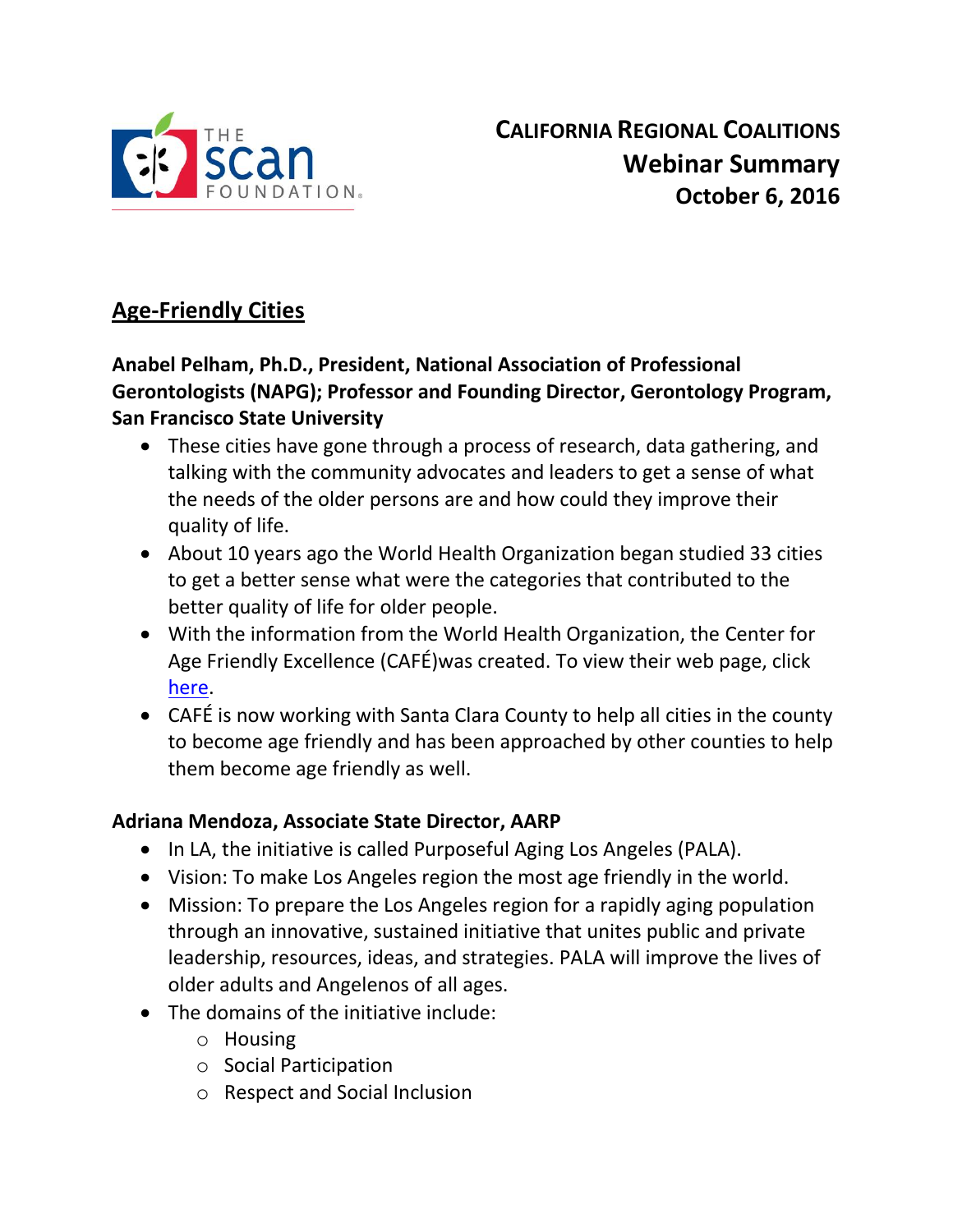- o Civic Participation and Employment
- o Communication and Information
- o Community Support and Health Services
- o Outdoor Spaces and Buildings
- o Transportation
- o Emergency Preparedness and Resilience
- **Sue North:** There are bills this year in the Legislature: identify where people are at risk in case of an emergency; GTS mapping of where people are in institutional care.
- **Adriana:** These age-friendly cities commit to a five-year commitment: two years of planning, an assessment and survey, and then three years of implementation. AARP provides technical assistance.
- **Sue:** we as a group need to raise this in a broader context of supporting local advocates. We will send links to the PowerPoint of Adrianna. Anabel Pelham will also make available a PowerPoint as well.

# **Reports from coalitions**

## **Brandi Orton, LAAAC:**

 Housing the Homeless is an undertaking. Working on data on number of elders close to being homeless. Goal of keeping people housed. Inserting ourselves into the current conversation about homelessness: storytelling campaigns, local meetings for culturally diverse. Also working with other organizations to figure out housing work before we go public: brainstorming on long-term policies and strategies. E.g., asked USC to host a half-day event later this year to review information and strategy and work for one voice. Plus, there will be a panel on looking at the future and the vision. They will establish a Policy Action Team – it will begin as a speakers' bureau. Then, the action team will identify opportunities for advocacy (e.g., meetings, hearings), and we'll deploy people.

# **Forest Harlan, Diversability Advocacy Network:**

 We had a conference on "Medi-Medis" this past June, with 100 people attending. We have been looking for ways to be effective in outreach. A big issue for us is the closure of three of five SNFs. We will be trying to help. Also, a renewed focus on network adequacy.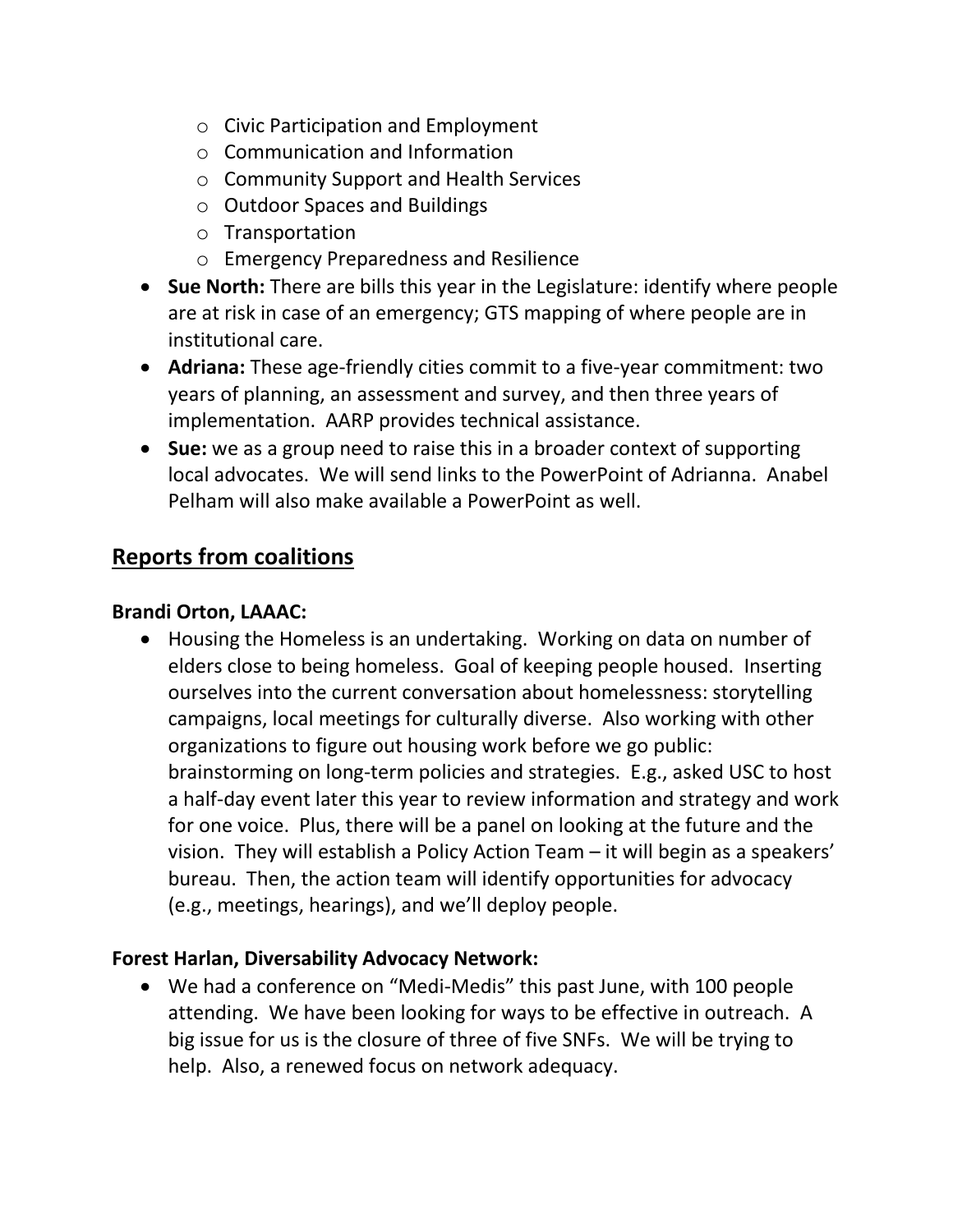## **Inland Empire:**

Postpone until next month

# **An Opportunity for Local Advocacy**

# **Wendy Peterson, County Welfare Directors Association**

- Interesting inside information. In Alameda County, working on bridging silos and working with policy offices of various government/county offices. How do we move the needle? E.g., CSAC (County Supervisors Association of California). E.g., when County Welfare Directors Association (CWDA) meets, they break into groups organized by population. The "older adult" group has just three county reps participating in the "older adult" group. Wendy's goal: to encourage us to investigate who in your county goes to CWDA meetings and encourage counties to send staff and join the "older adult" discussion.
- Goal: every regional coalition talks to its county offices to encourage sending reps to CWDA meetings and to participate in the CWDA older adult group. Talk to adult protective services in your county and encourage their participation.
- Wendy is willing to do a conference call on this question. Sue and Wendy will arrange that.

# **Update from The Scan Foundation**

# **Kali Peterson:**

- Encourage all coalitions to look at age-friendly movement.
- Wendy's visual of just three people talking about older adults. Should we have a CWDA guest on one of these calls?
- TSF will be updating the Regional Coalition profiles.
- Internally, please link to the TSF Community of Constituents page, rather than the TSF homepage.
- If you have no Web site, please find other ways to link to the Community of Constituents page, e.g., through your email signature.
- Many thanks to all who submitted evaluations to Summit and Community of Constituents conference.

**Sue North: all are invited to participate in upcoming call to review the Community of Constituents conference and to look ahead to spring NorCal and SoCal meetings.**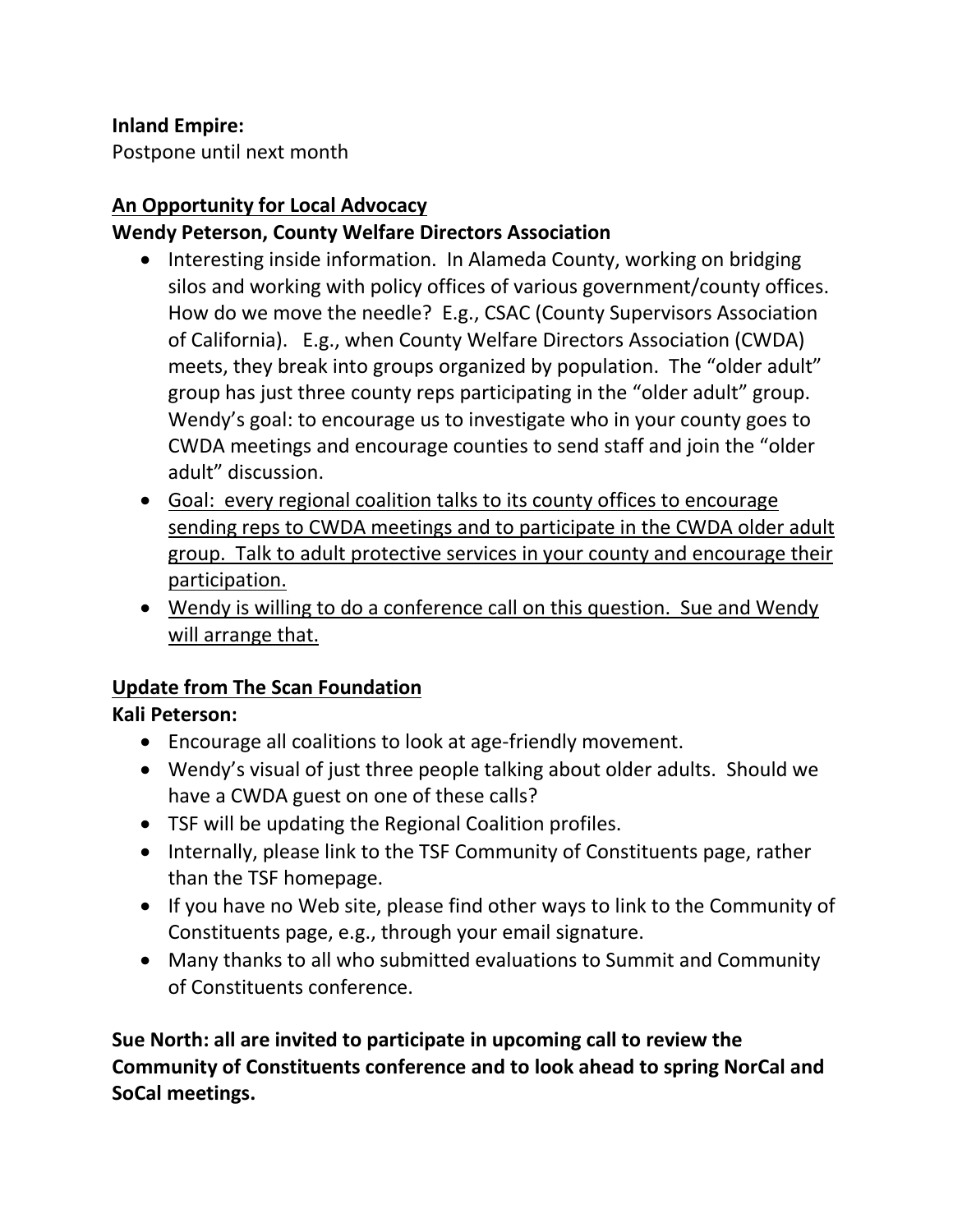If you participated in today's webinar and are not listed below, send your name and regional coalition to [Crista@gacinstitute.org.](mailto:Crista@gacinstitute.org)

#### **Participants: 46**

**Speakers**

Anabel Pelham Adriana Mendoza

| <b>Aging and Disability Coalition of Lake and Mendocino Counties</b> |  |
|----------------------------------------------------------------------|--|
| Corrina Avila                                                        |  |
|                                                                      |  |

Kathy Johnson

**Aging Services Collaborative of Santa Clara**

Wendy Ho

**Bay Area Senior Health Policy Coalition**

Katherine Kelly

Cassandra Chan

## **Central Coast LTSS Coalition**

Barbara Finch Jennifer Griffin

#### **Central Valley LTSS Coalition**

Donald Fischer

#### **Community Living Implementation Council of Nevada County**

Ana Acton

## **Contra Costa Advisory Council on Aging**

Debbie Toth

Gerald Richards

Alicia Vallas

#### **Diversability Action Network (Chico)**

Forest Harlan

Sarah May

## **Independent Living Workgroup of Kern County**

Harvey Clowers

**Inland Empire LTSS Coalition**

Terry Lee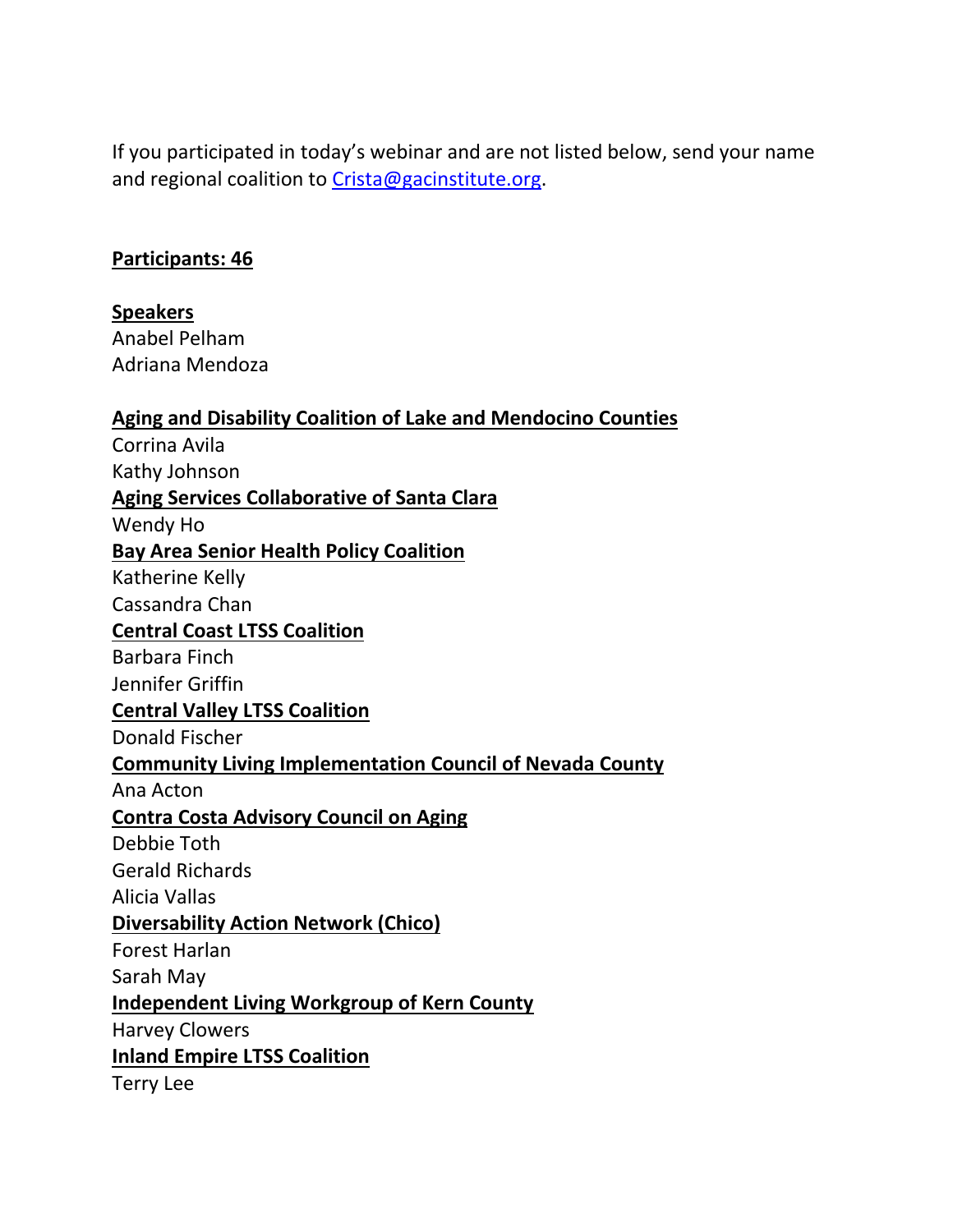Ben Jauregui **Los Angeles Aging Advocacy Coalition** Brandi Orton **Monterey Bay Aging and Disability Resource Coalition** Olivia Quezada Jorge Ruiz Allison Yant **San Mateo County New Beginning Coalition** Marilyn Baker-Venturini Cristina Ugaitafa **Orange County Aging Services Collaborative** Cynthia Okialda Holly Hagler Christine Chow **Placer County Aging and Disability Resource Coalition** Eldon Luce **San Diego Long Term Care Integration Project** Kristen Smith **San Francisco Long Term Care Coordinating Council** Valerie Coleman Cathy Spensley **The Senior Coalition of Stanislaus County** Erlinda Bourcier, Stanislaus **Senior Services Coalition of Alameda County** Jordan Lindsey Wendy Peterson Florita Maiki **Ventura County Hospital to Home Alliance** Blair Craddock **Yolo Healthy Aging Alliance** Sheila Allen **The SCAN Foundation** Kali Peterson **Unidentified Regional Coalition** Patti Burton Tamaran Cook Kathleen Riel